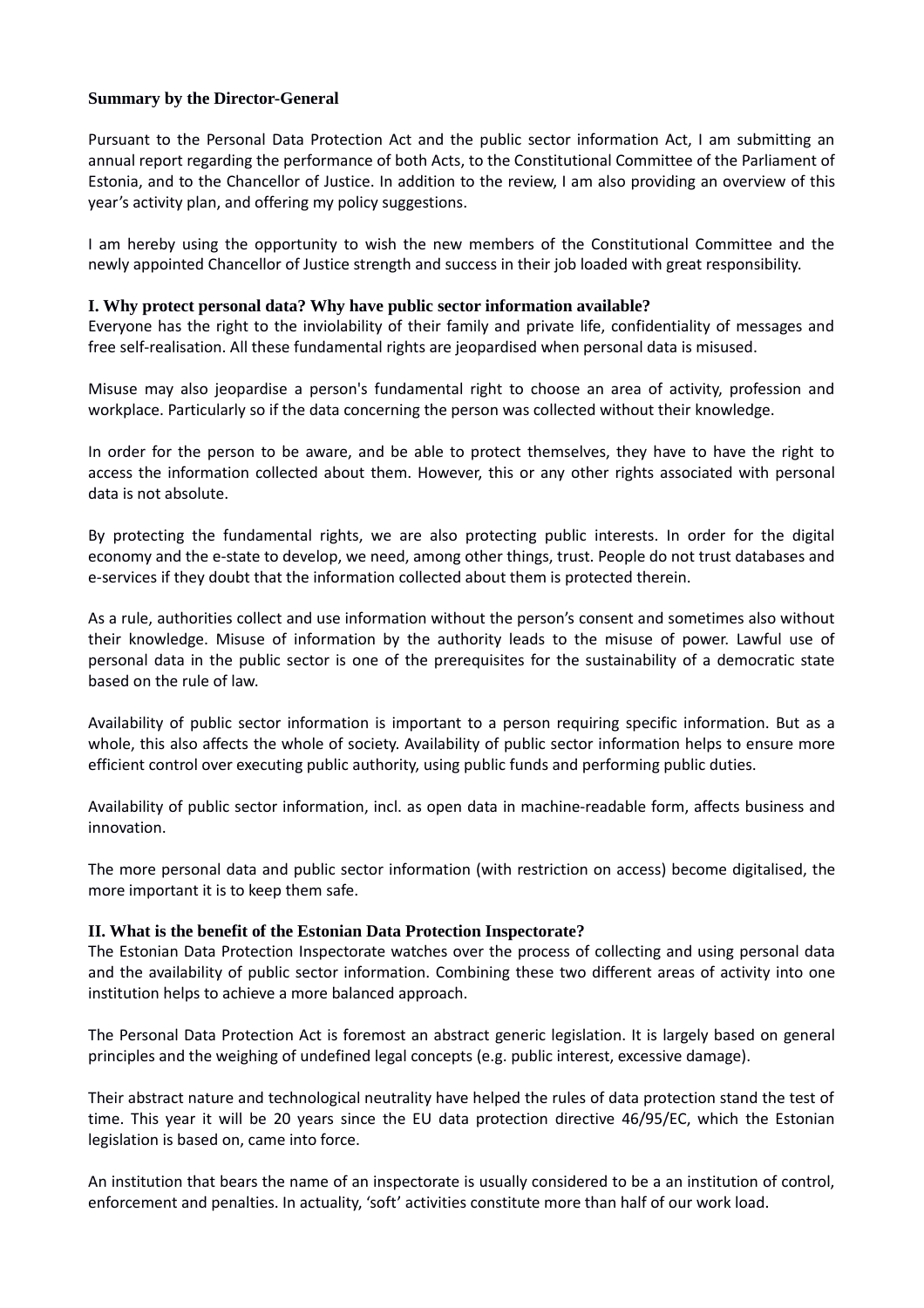Implementing abstract legal provisions and undefined legal concepts together with the fast development of information society and technology demand that we function as an institution of analysis, prevention and information.

Drafting guidelines is one of our central tasks imposed on us both by the Personal Data Protection Act and the public sector information Act.

Drafting guidelines is particularly important considering the smallness of the Estonian language and legal space. With the help of indicative and explanatory guidelines, we attempt to make up for the shortage of judicial practice regarding the right to privacy, IT laws, and the scarcity of specialised literature (press). The society needs legal certainty.

Rights associated with information are time-critical. The longer the legal proceedings of the violation of rights, the harder it is to capture the information that has leaked into cyberspace. Requested public sector information loses its value to the inquirer due to the long acquisition procedure. For this reason, the Estonian Data Protection Inspectorate has investigative and enforcement powers in matters of supervision, and penal rights regarding cases of misdemeanour.

In our supervisory operations, we are able to use the specific know-how of the Estonian Forensic Science Institute, and the Centre of Registers and Information Systems, if necessary.

In addition to legal proceedings focused on isolated violations:

1) we carry out comparative surveillance that covers tens or hundreds of processors of personal data, or holders of public sector information. As a result of surveillance, we provide generalised positive and negative observations and offer suggestions and recommendations;

2) we organise data protection audits in large and/or sensitive organisations, the main objective of which is to prevent issues;

3) as a new form of procedure, we have adopted circulars, introduced at our own initiative. If there is cause to believe that there is a larger issue regarding the protection of data or public sector information in some area, we will send explanatory circulars to all companies or institutions that may be affected by the issue.

Communication plays a big part in our work – foremost for information activities affecting specific target groups. This also helps us to compensate for our smallness.

The Estonian Data Protection Inspectorate leads or participates in the operation of about ten domestic networks of cooperation and joint working groups as a member or an advisor. Some of these are, for example, the network of public sector information and personal data protection coordinators of governmental authorities, Statistical Council, digital awareness cooperation projects *Smartly on the Web* (Targalt Internetis) and *Smart Security 2017* (Nutiturva 2017), task force for e-health, task force of the Ministry of Economic Affairs for open and link information.

The advisory council of the Inspectorate comprises experts whom we consult in issues regarding priority activities and draft guidelines.

All these measures and forms of cooperation enable us to address not just the individual trees, but the entire forest, to put it figuratively.

### **III. Protection of personal data and availability of public sector information is not just an Inspectorate matter**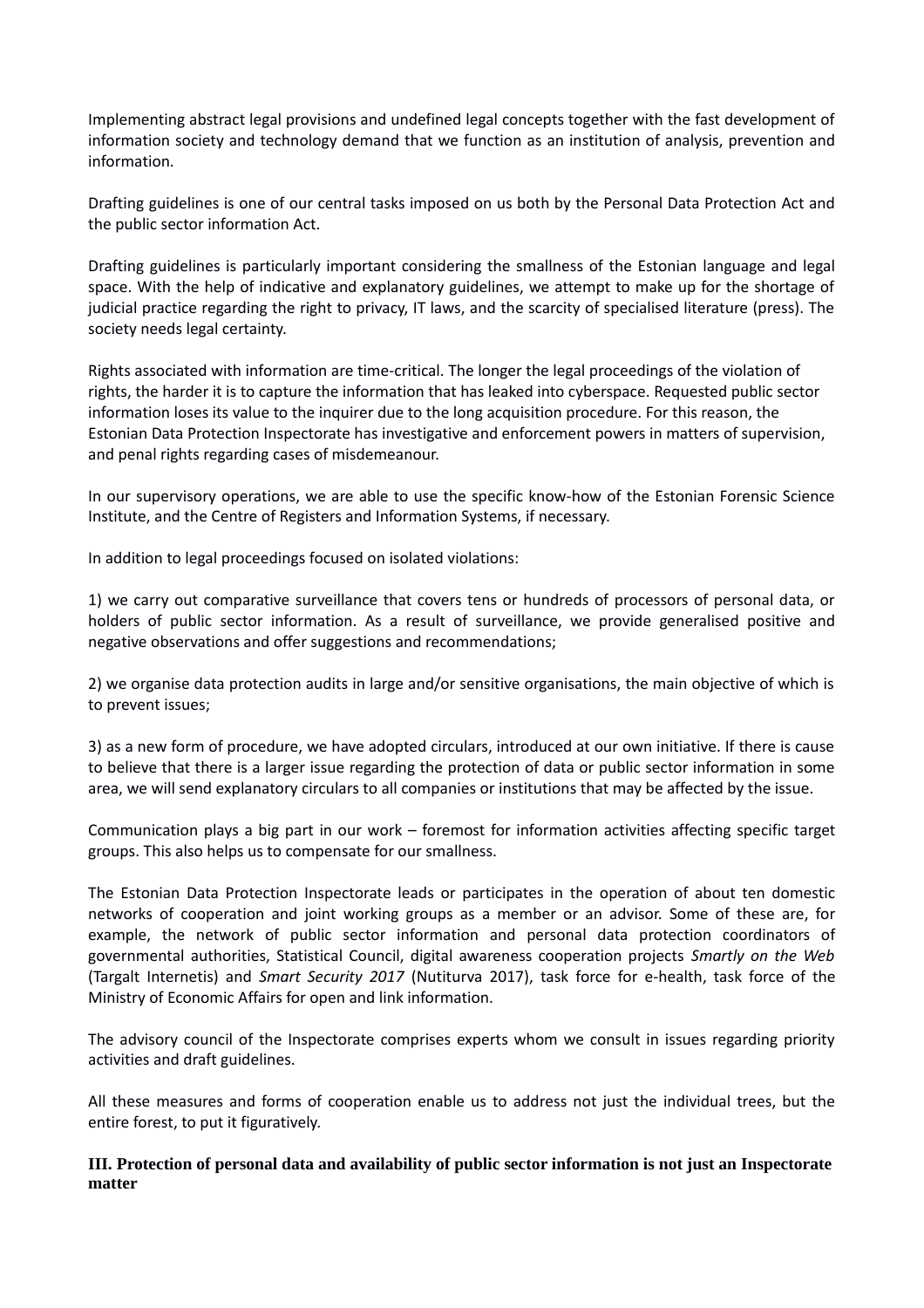The collection and use of personal data is a horizontal topic that includes all sectors of society. Access to public sector information is a horizontal topic that includes whole public sector. The Estonian Data Protection Inspectorate that supervises both of these horizontal topics employees 18 officers. In terms of the size of our staff, we are the second to last governmental authority.

Does that really allow us to efficiently ensure the protection of personal data and the availability of public sector information? Certainly not, if both topics were addressed by the Estonian Data Protection Inspectorate alone and in their entirety.

With respect to personal data, the most important part is the ability of people to check for themselves what information has been collected about them, and how this information is being used. Many public sector databases and e-service environments of the business sector allow for direct access to a person's private information without a separate request.

With respect to the availability of public sector information, too, the awareness and demand of persons requesting and using the information is important.

The Law Enforcement Act that entered into force on 01 July, 2014, establishes clearer bases for drawing intervention limits to supervisory agencies in the event that people turn to the agency for issues that by nature are private disputes between private persons and should be resolved in civil court.

In public administration, the characteristic of horizontal topics is that in terms of content, a number of other institutions are associated with them, to a greater or smaller extent. I will give you a few examples of connections to the topics of personal data and public sector information:

1) Information System Authority: cybersecurity, supervision of databases, support systems for state information system, managing the information gateway for public sector and organising open data;

2) Police and Border Guard Board: investigating offences associated with personal data, web constables, internal control for preventing departmental misuse of police databases;

3) Health Board: supervision of the provision of health care services, particularly its obligation to maintain records;

4) e-Health Foundation: information security and supervision of the use of e-health information system;

5) IT-support institutions servicing areas related to the government of ministries: organising information security;

6) Among IT-support institutions, the Information Technology Foundation for Education is also the leader of promoting digital awareness;

7) Ministry of Internal Affairs: information security and the supervision of the use of the population register;

8) Last year, the Ministry of Foreign Affairs included data protection in the regular supervision of consular posts.

Several other areas of supervision also include components of protection of data and private life, including:

1) Consumer Protection Board: consumer protection and supervision of advertising;

2) Labour Inspectorate: supervision of Employment Contracts Act;

3) Financial Supervision Authority: supervision of banking and insurance;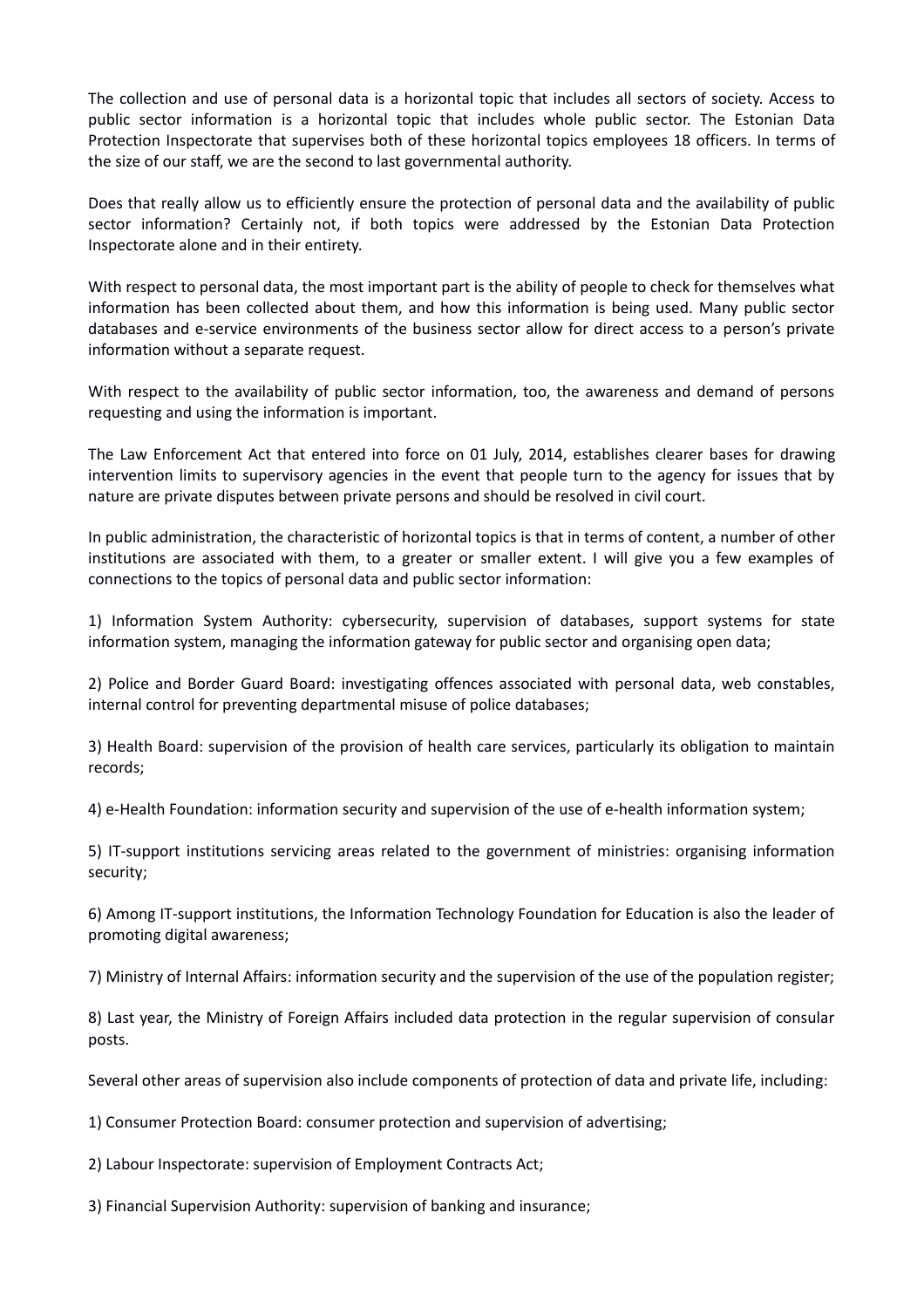4) Technical Surveillance Authority: supervision of electronic communications.

We are closely associated with the Chancellor of Justice. The objective of the Inspectorate is to protect fundamental rights associated with information. The activities of the Chancellor of Justice include all fundamental rights; and this year, supervision of secret surveillance was added to it.

The Director General of the Estonian Data Protection Inspectorate has the right to report directly to the Chancellor of Justice. This enables incorporating the protection of the information rights into the general protection of fundamental rights to a higher degree. It also presents the opportunity to request the Chancellor of Justice to consider initiation of a contitutional court case, if necessary.

### **IV. Important moments in 2014**

a) The priority for drafting guidelines and consulting regarding e-commerce

It is customary for the Inspectorate to prioritise one specific topic for focusing its attention and resources. Last year, this priority was e-commerce. According to surveys, the indicators of our e-commerce are not prominent in international comparison – contrasting with e-banking, for example. The buyer and seller are unable to see each other in an online store, which is why one prerequisite for e-commerce is the customers' trust. Secure processing of customer information that honours privacy helps to create trust.

E-commerce is an important segment for entrepreneurs just starting out – it does not require large starting capital. It is important to small businesses to receive convenient and helpful cross-agency information presented in a simple language.

At the start of the year, we organised a round table on this topic for business organisations, together with the Consumer Protection Board and the Ministry of Economic Affairs. We received feedback regarding which assistance is required from us in real life. As a result, we drafted two guidelines:

- *Information Security and Personal Data in a Small Company*

- *Secure Online Store*

We included practical infotechnological and legal guidelines in these. Hopefully, these will be particularly useful for persons starting out with business. In terms of information security, we also received helpful advice from the Information System Authority.

With respect to both guidelines, we made sure that they could be used for subsequent business consulting upon preparing broader training materials.

We introduced the guidelines at training sessions organised by the Consumer Protection Board and the Association of Estonian e-Commerce.

We prepared two practical guidelines for regular users of information and communication technology equipment:

- *Personal Mobile Devices in the Working Environment* – to supplement the general guideline for processing personal data in employment relationships

- *Deleting Personal Data in Devices* – as a result of monitoring 11 companies operating in the utilisation of electronic equipment

With respect to public sector information, the core topic was, of course, open data or, to put it more accurately, enabling the downloading of machine-readable public sector information. We have consolidated the questions of this topic in the new chapter of the general guideline for public sector information. We also assisted the Ministry of Economic Affairs and Communications with preparing a Green Paper on open data by including a chapter on the protection of personal data and private life.

b) Statistics: the volume of reactive actions decreased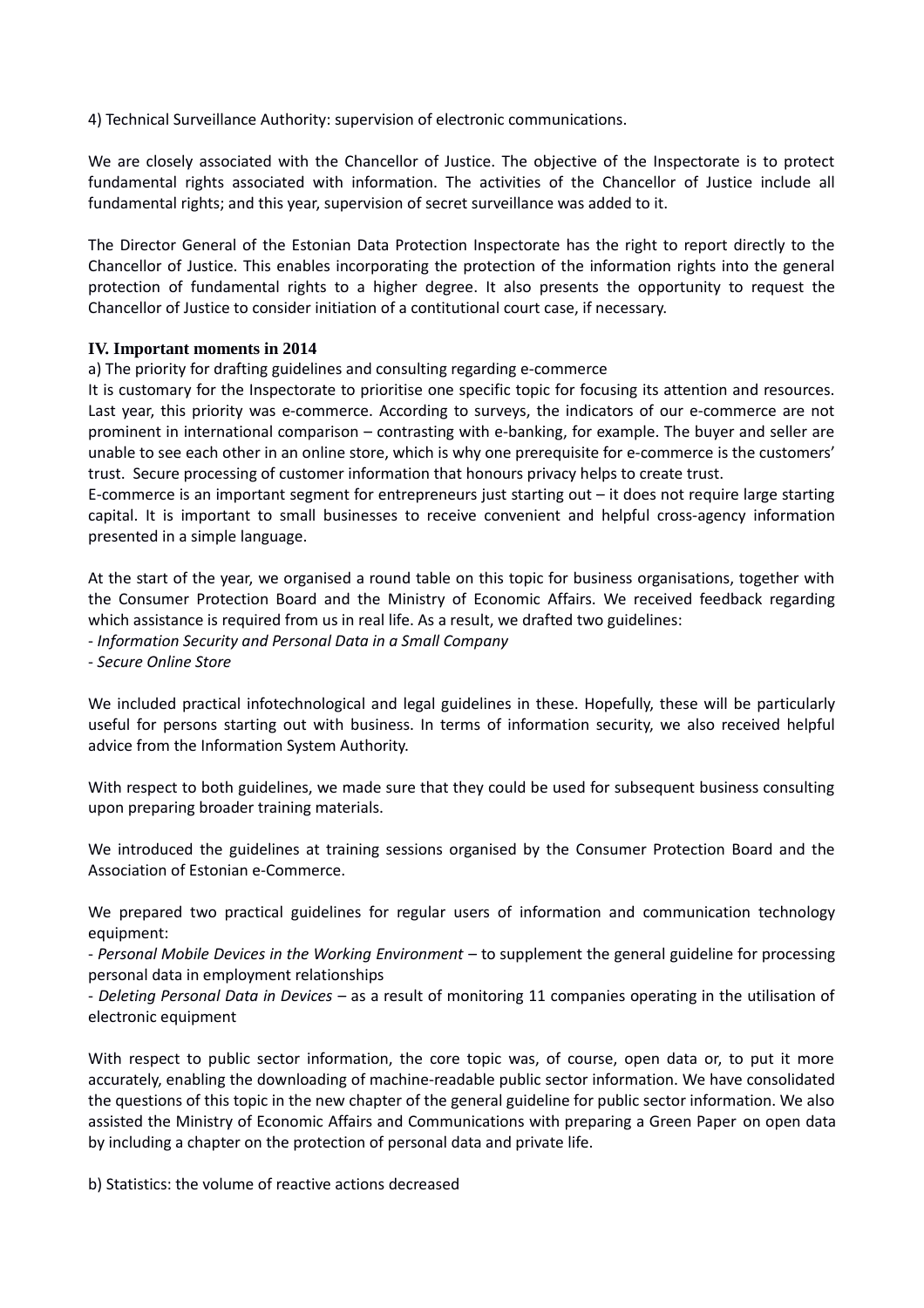The last year's statistics were surprising. In 2007, the Inspectorate was included into the administrative field of the Ministry of Justice. Within five years (from 2007 to 2013), the volumes of the Inspectorate's reactive actions increased fivefold.

- the number of complaints increased from 110 to 550 (exactly a fivefold growth);

- the number of requests for explanation increased from 251 to 1370 (growth 5.5 times);

- additionally, 1344 calls to the information hotline were answered in the year 2013. We set up the information hotline in 2009, and it has decreased the number of requests for explanation and probably also the number of complaints.

We expected the growth to continue in the previous year, as well. But 2014 was the first year in the history of the Inspectorate when the numbers of reactive actions decreased instead of increasing. This was the case with all complaints and challenges, requests for explanation, consultations, calls to the information hotline and misdemeanour issues.

I could not pinpoint only one reason for the decrease. It is possible that it is at least partly down to the longterm impact of the Inspectorate's preventive work, and drafting of guidelines.

The 30 % growth of the number of registration applications for processing sensitive personal data (from 602 to 902) can be explained by the fact that a large group of data processors completed their 5-year registration period. The decrease in the number of precepts associated with the obligation to register (from 130 in 2012 to 45 last year) can be explained by the Inspectorate's preventive awareness raising activities.

| <b>MAIN WORKFLOWS</b>                                                                               | 2012  | 2013  | 2014  |  |
|-----------------------------------------------------------------------------------------------------|-------|-------|-------|--|
| <b>Explanation and awareness raising activities</b>                                                 |       |       |       |  |
| Requests for explanation, memoranda, requests for information                                       | 817   | 1,370 | 1,144 |  |
| Calls to information hotline                                                                        | 1,160 | 1,344 | 1,141 |  |
| Consultations                                                                                       | 56    | 69    | 34    |  |
| Training (organised or attended as a lecturer)                                                      | 18    | 19    | 24    |  |
| <b>Supervision activities</b>                                                                       |       |       |       |  |
| Comparative monitoring (completed)                                                                  |       |       | 6     |  |
| Complaints, challenges, misdemeanour notices (submitted)                                            | 404   | 550   | 413   |  |
| Self-initiated supervision cases (initiated)                                                        | 191   | 171   | 152   |  |
| Precepts in supervision cases                                                                       | 187   | 121   | 86    |  |
| incl. precepts related to registration obligation                                                   | 130   | 68    | 45    |  |
| On-site inspections visits in supervision cases                                                     | 23    | 15    | 48    |  |
| Misdemeanour cases (concluded)                                                                      | 43    | 29    | 11    |  |
| Fines (in misdemeanour and in supervision cases)                                                    | 39    | 22    | 8     |  |
| <b>Permit and special proceedings</b>                                                               |       |       |       |  |
| Applications related to the processing of sensitive personal data<br>or to data protection officers | 608   | 602   | 902   |  |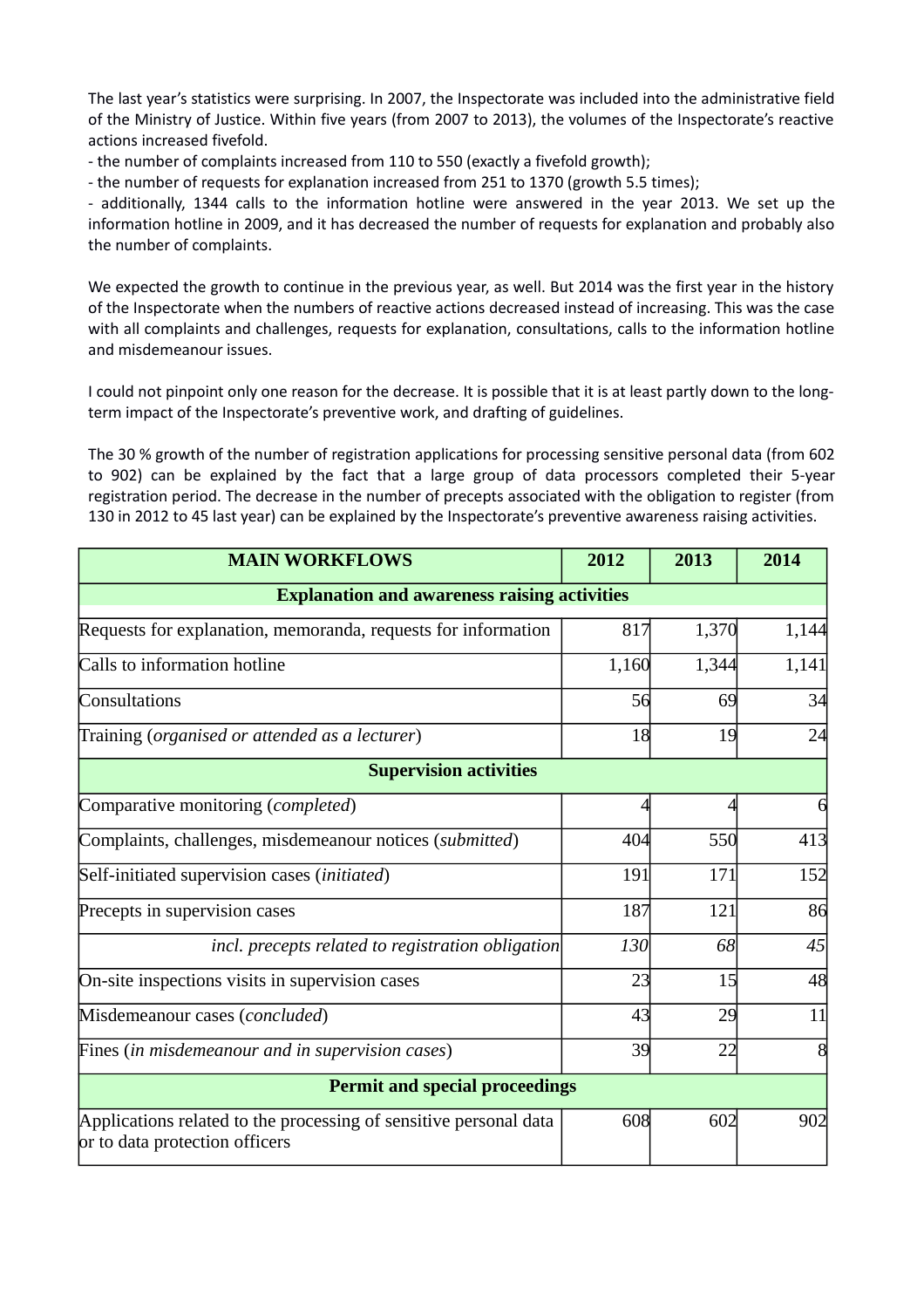| Approval applications for databases (by way of the<br>administration system for state information system) | 84 | 89 | 115 |
|-----------------------------------------------------------------------------------------------------------|----|----|-----|
| Permit applications for scientific research without the consent of<br>data subjects                       | 13 | 17 | 13  |
| Permit applications to data transfer to third countries                                                   |    |    | 13  |
| Requests from data subjects regarding cross-border information<br>systems in Schengen, Europol, etc.      |    |    |     |
| Development of legal practices, policy advice                                                             |    |    |     |
| Guidelines                                                                                                |    |    | 61  |
| Opinions on draft legislations (outside of approving databases)                                           | 21 | 30 | 28  |

c) We increased the volume of self-initiated supervision activities

To compensate for the decrease in the volume of reactive actions, we have increased the volume of selfinitiated preventive activities.

The most voluminous supervision project is the annual traffic light monitoring of websites and document registers of institutions. The name is derived from our practice of giving overall assessments to the monitored objects in traffic light colours. The year before last we monitored governmental authorities (43), last year all local governments (215) and this year both local governments and county governments (15).

The traffic light monitoring of local governments in 2014 was followed by a competition for the most transparent local governments. In the course of this, we also assessed the transparency of council activities (reflecting the activities on the website) in addition to assessing legal requirements. The competition winner in the round for larger municipalities was Põlva; and in the round for smaller ones, Torma rural municipality.

In addition to monitoring local governments, we carried out three other surveillances last year:

- surveillance of quick loan companies (19) together with the Consumer Protection Board;

- surveillance of free applications for smart devices (30) based on the methodology harmonised in the course of the global internet sweep campaign;

- surveillance of companies engaged in the utilisation of electronic devices (11), based on which we drafted the guideline *Deleting Personal Data in Smart Devices*.

We also completed the previously started:

- special surveillance of document registers of institutions (144 institutions);

- monitoring of legal bases for restrictions on access to public sector information (retaining 86 of the 177 restrictions previously used). The Ministry of Economic Affairs and Communications can use the surveillance results as classification upon developing document management for the public sector.

Comparing the last year and the year before the last, we also increased the number of on-site inspections (from 15 to 48). We conducted five data protection audits.

The audit on medical spas (sanatoriums) was carried out as a joint activity (based on a joint questionnaire) of Baltic data protection inspectorates. In Estonia, the protection of personal data was audited in 12 spas.

Last year, we paid close attention to health care and welfare services. In addition to auditing spas, we organised:

a) data protection audits in the Lääne County Hospital and Tallinn Children's Hospital;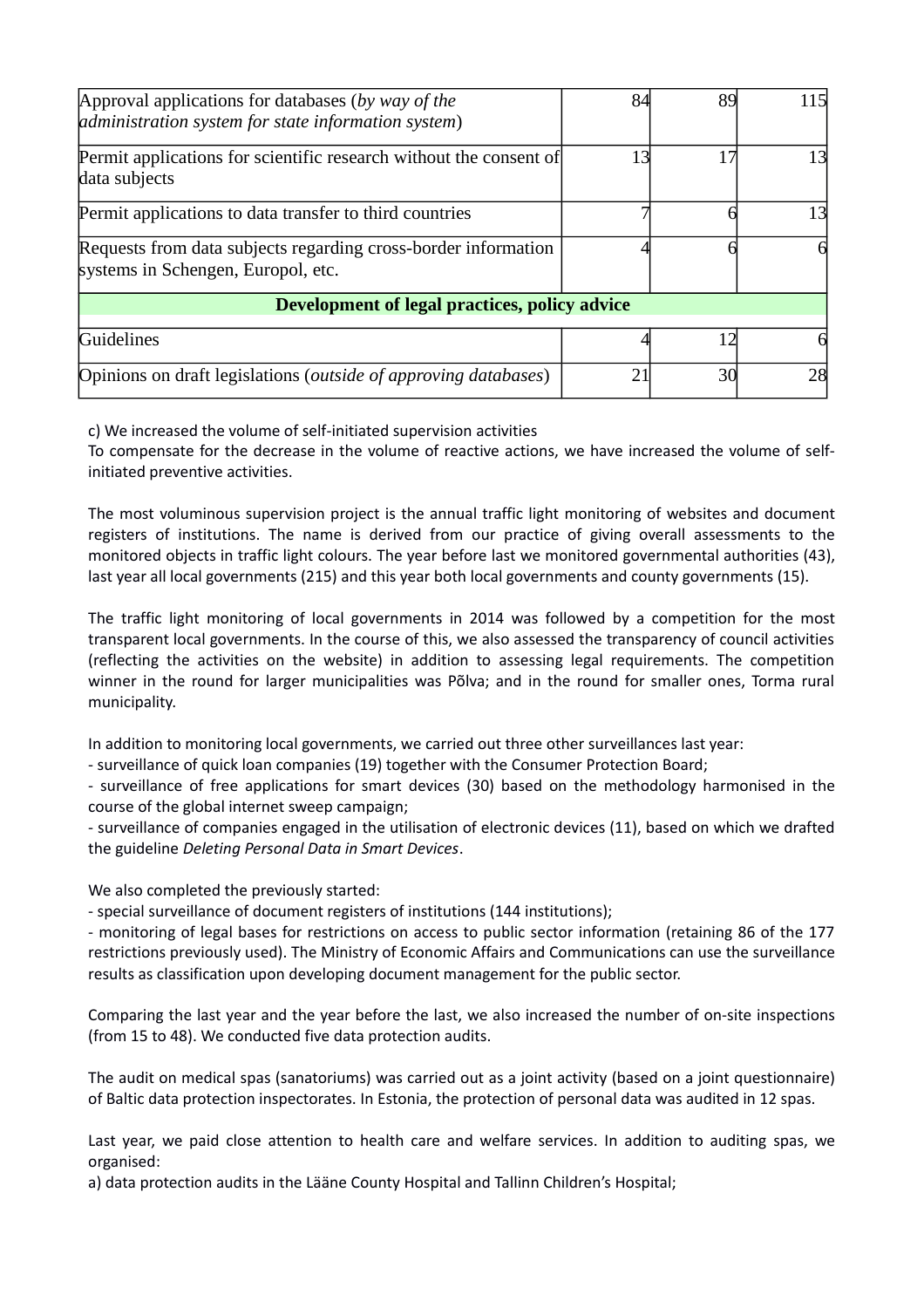b) with respect to adhering to the requirements of registering the processing of sensitive personal data, we organised unannounced inspections to ten pharmacies;

c) with respect to the data quality in health care, we received source data (issues with document-based determination of disability according to the e-health information system) from the Social Insurance Board and participated in unannounced inspections carried out by the Health Board to three health care service providers. We corresponded with other problematic health care service providers;

d) we also inspected the requirements of secure forwarding and processing of sensitive personal data in the course of unannounced inspections to ten care homes.

At the Tax and Customs Board, we inspected the compliance of automatic decisions made with respect to self-employed tax payers with the Personal Data Protection Act.

Last year's activities are commented in detail in the following chapters.

#### **V. Important moments in 2015**

a) Health care and welfare: the priority is a guideline for the flow of information regarding persons in need Our priority for this year is the preparation of a guideline with respect to people requiring medical and welfare assistance regarding matters related to the flow of information. Such information is held by, for example, kindergartens, schools, family physicians, hospitals, the police, etc.

This information may not arrive where necessary – particularly to the local government as a welfare, child protection and guardianship authority. Registers developed based on the submission of applications are also incomplete – no information is generated without applications.

Information regarding the need for medical and welfare assistance is naturally sensitive and must be carefully kept. However, this information often tends to get stuck and fails to move forwards. Data protection that hinders matters is also given as an excuse.

We will map relevant standard situations and issues, meet with relevant authorities and organisations and prepare an explanatory guideline.

Secondly, we will prepare a legal analysis for cross-border flow of medical information (incl. cooperation with respect to legal protection).

We will also inspect 20 family physician practices on site. The control plan has been prepared with consideration to the information security requests of the Information System Authority.

We will carry out an on-site inspection of an emergency medical care provider (data flow between the emergency medical staff, hospital, e-health and the emergency centre), and a data protection audit in one major hospital.

b) Data management in the public sector

In addition to health care and welfare, the second larger field of activity this year is the information security and data quality of data management in the public sector:

We will prepare an information protection guideline for authorities. The official system of security measures (three-level IT baseline security system ISKE) is only applicable to databases; everything else is guided solely by the provision in the public sector information Act that provides that information deemed for restricted use shall be protected (subsection 43 (1)).

We will carry out surveillance in several IT support institutions, the Tax and Customs Board (management of access rights, retention deadlines, cross-border data exchange), the Rescue Board (rescue information system), Statistics Estonia (principle of minimalism upon collecting personal data).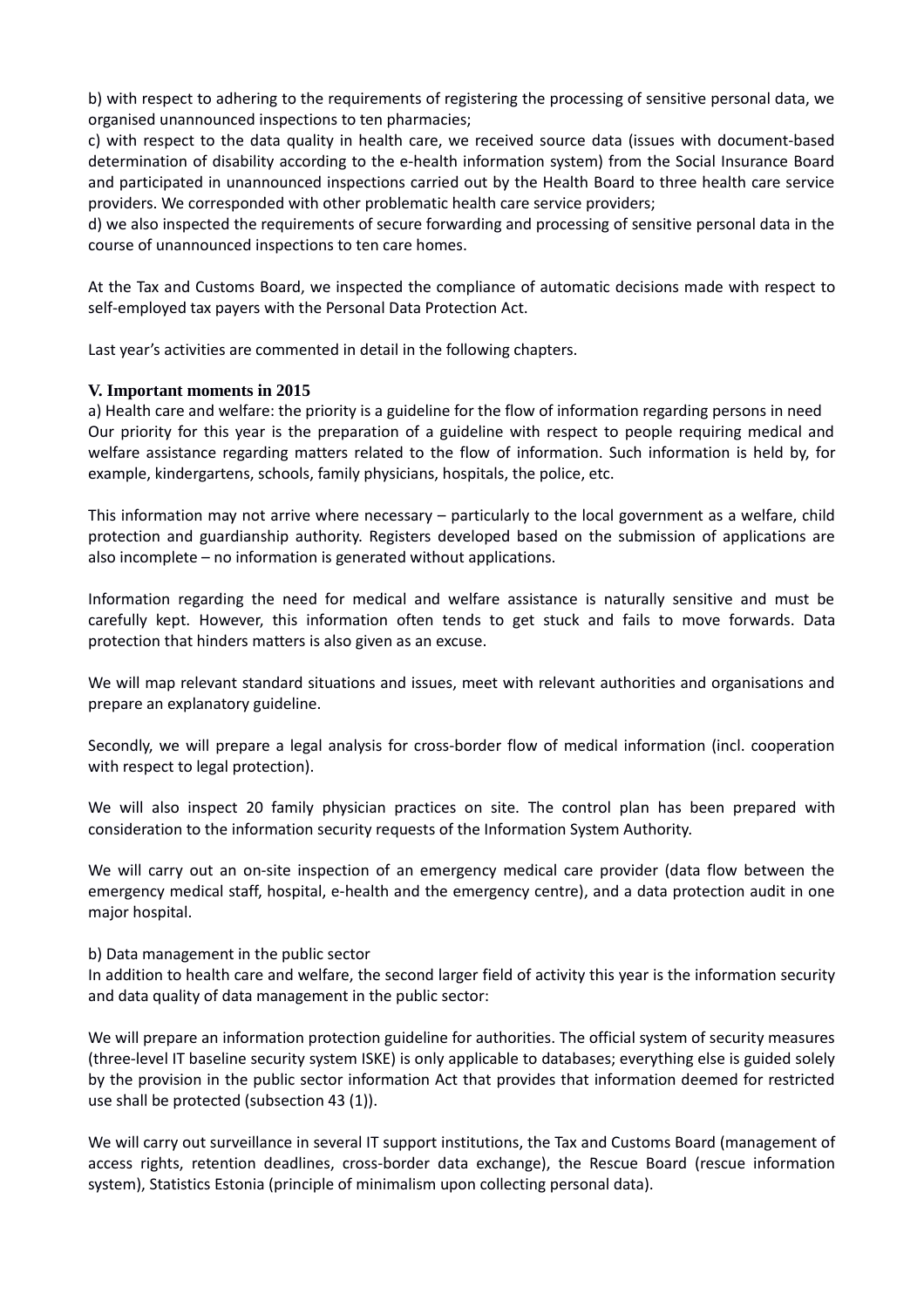We will also inspect the use of surveillance equipment in law enforcement and lawful disclosure of personal data in the court system and the criminal records register.

Implementing ISKE and carrying out data security audits in databases has come under our scrutiny. Among others, we will inspect the 40 most important databases for carrying out the register-based census in 2020.

We will inspect data protection in the document registers of 50 educational institutions. We have recently completed the supervision of the three most common study information systems used in schools.

c) Personal data in customer and employment relationships

We will inspect the management of personal data of job applicants, employees and former employees in the four largest retail chains. We have selected these companies due to their large personnel turnover. Latvian and Lithuanian Data Protection inspectorates have agreed to cover this project as a topic of the annual Baltic joint supervision. Surveillance will therefore take place pursuant to a joint survey in all three countries.

We will also carry out supervision in:

- three companies selling used online equipment (that they would not publicly disclose the personal data of previous users – we have provided relevant suggestions in the guideline *Deleting Personal Data in Devices* prepared last year based on comparative monitoring);

- five communications undertakings (security of client information);

- three online stores (giving appropriate information to the customers – we have provided relevant suggestions in the guideline *Secure Online Store* prepared last year based on comparative monitoring).

In the course of comparative monitoring of debt collection companies, we will inspect their data sources and retention deadlines.

We will also monitor companies using telematics (particularly the electronic monitoring of company cars). Monitoring results will probably enable us to revise the practical instruction material.

We are also planning to prepare information material regarding the privacy of portable smart devices (watches, bracelets, etc.). We are particularly interested in the use of medical information.

With respect to using drones (unmanned flying devices equipped with recording and surveillance equipment), we will revise the Inspectorate's 2013 guidelines for the use of cameras. The relevant chapter is currently awaiting approval from the Civil Aviation Administration – in the interests of the reader, we hope to include recommendations from both authorities (both in terms of personal data protection and aviation safety) in one guideline.

We also need to amend the guidelines on cameras with explanations regarding [the preliminary decision of](http://curia.europa.eu/juris/document/document.jsf?doclang=EN&text=&pageIndex=0&part=1&mode=DOC&docid=160561&occ=first&dir=&cid=381434) [the European Court of Justice on 11 December, 2014, on security cameras.](http://curia.europa.eu/juris/document/document.jsf?doclang=EN&text=&pageIndex=0&part=1&mode=DOC&docid=160561&occ=first&dir=&cid=381434)

We will carry out supervision in ten companies with respect to using electronic contact information for direct marketing. We will also inspect the standard terms of insurance companies in the event of direct marketing.

#### d) Availability of public sector information

We will carry out traffic light monitoring of websites and document registers of local governments and county governments by giving general assessments in traffic light colours. We will award the title of the most transparent local government based on additional criteria. We have discussed the monitoring survey with umbrella organisations of local governments.

We will also carry out surveillance in order to assess how institutions perform the requirements of legislations and the recommendations of the general guideline for public sector information and the Green Paper on open data with respect to downloading machine-readable public sector information.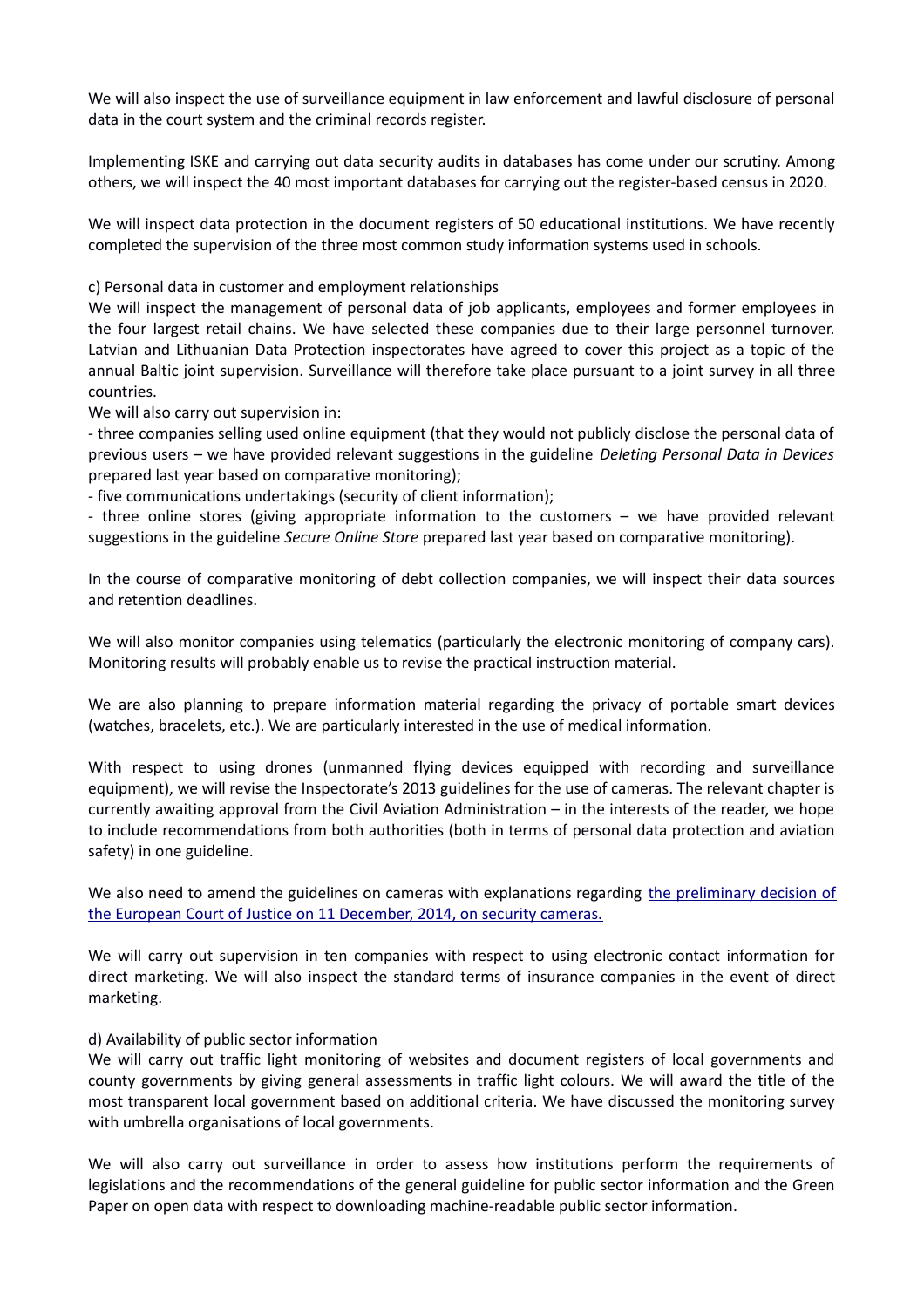We will revise the general guideline for public sector information with two new chapters, which address the publicity of using Structural Funds of the European Union and public procurements.

### e) International cooperation

The central topic for international cooperation regarding data protection continues to be the reform agenda for the Data Protection Law of the European Union proposed in January 2012. On 23 January, 2015, we hosted an expert forum for discussing the impact of the reform with the help of the Office of the Chancellor of Justice.

The Estonian Data Protection Inspectorate contributes to the topic of practical cross-border cooperation as part of the task force of European data protection institutions.

The cooperation of Estonian, Latvian and Lithuanian Data Protection Inspectorates has been consistent. Each year, we have carried out supervision using a joint survey in order to ensure uniform level of data protection in the economics of all three Baltic countries.

#### **VI. Recommendations for public institutions**

# **a) Information security in the public sector requires stronger control**

Outwardly, everything seems to be in order with the information security in the public sector:

<span id="page-8-2"></span><span id="page-8-1"></span>- the legislations require institutions to protect personal data and other information subject to restrictions on access [\(subsections 7 \(3\) and \(4\)](#page-8-2) of the Administrative Procedure Act, [sections 24-26](#page-8-1) of the Personal Data Protection Act, [section 43](#page-8-0) of the public sector information Act);

<span id="page-8-0"></span>- the government requires the government authorities to apply harmonised measures of information security pursuant to its regulation (*[System for Managing Information Security](https://www.riigiteataja.ee/akt/119032012004)*);

- thorough security system applies to public sector databases pursuant to a regulation of the government (three-level IT baseline security system ISKE);

- new databases are coordinated in the [administrative system for the state information system,](https://www.ria.ee/riha/) in the course of which potential deficiencies can be sifted out;

- information security supervision is conducted by two institutions:

the Information System Authority watches over both database maintenance and the electronic security of all vital services, and it performs generic tasks of a cybersecurity institution;

the Estonian Data Protection Inspectorate watches over both the protection of personal data and the availability of public sector information, whereas the latter also includes supervision of the application of restrictions on access.

The Inspectorate finds that in practice, everything is not as it seems. A simple example: a large number of institutions have ignored the obligation to commission a regular data protection audit upon maintaining databases. Required notes are not entered in the administration system for the state information system, which makes it more difficult to get an overview.

In the event of large and complex systems, without an impartial external assessment, the management board of the institution cannot ensure that information security and data protection risks, particularly the institution's own personnel risk, are hedged.

I would like to remind the management boards of all institutions that in this digital age, poor information security is just as dangerous as a badly protected state border, broken door lock or unattended wallet. The manager is liable for ensuring information security as much as for, say, organising the accounting.

I expect the Information Security Authority to effectively contribute to and cooperate in:

- matters associated with meeting the coordination requirement for databases;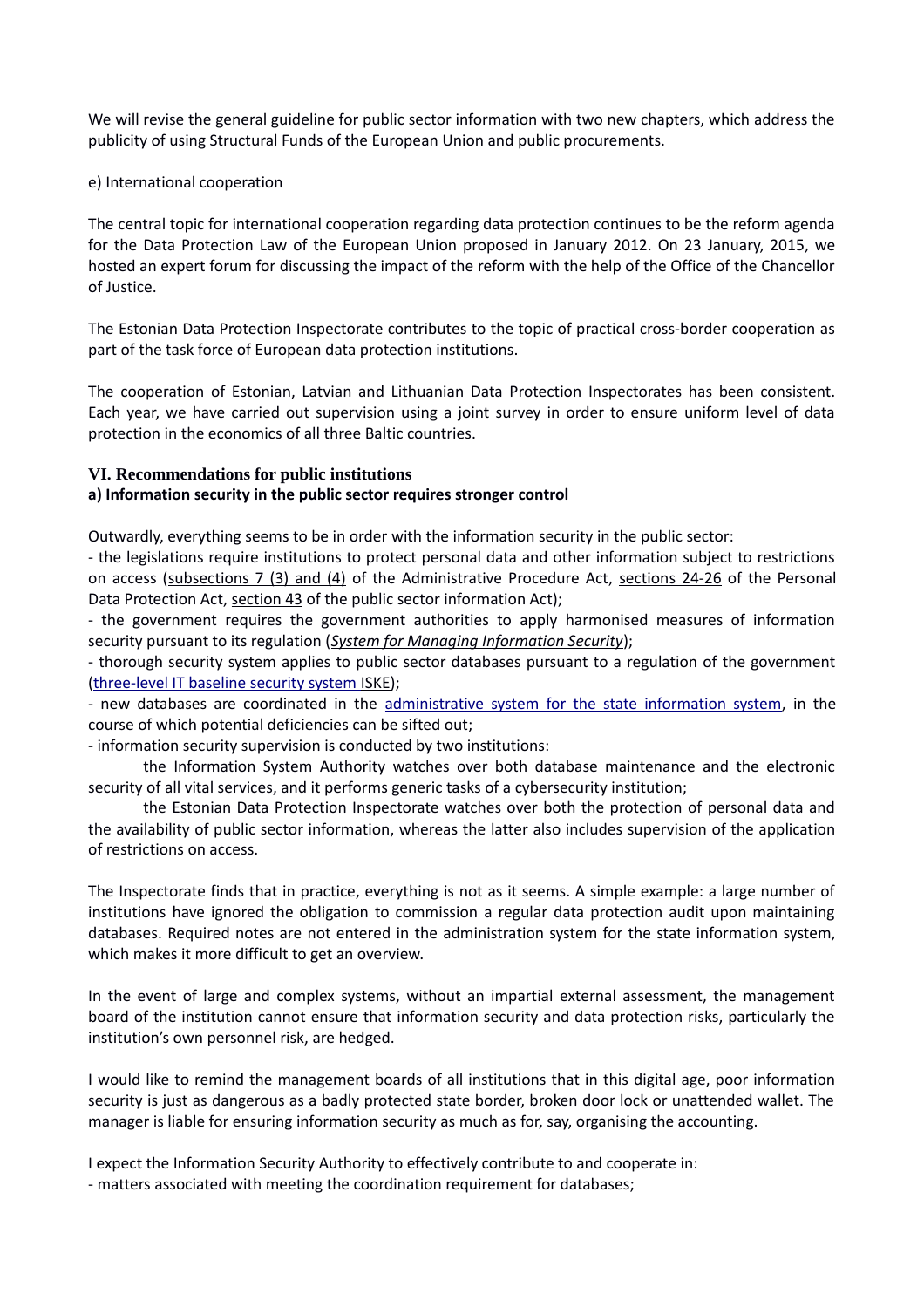- matters associated with the accuracy and integrity of data entered in the administration system of the state information system with respect to databases;

- matters associated with implementing supervision on ISKE and the system for managing information security in government authorities, including the performance of the obligation to audit databases.

Supervision itself is not enough – uncoordinated and unaudited databases must not just be left without investments granted from the Structural Funds of the European Union, but they should also be systematically removed from the service of the Data Exchange Layer of databases [\(X-Road\)](https://www.ria.ee/x-tee/) as sources of risk.

The [regulation](https://www.riigiteataja.ee/akt/104072014007?leiaKehtiv) on coordinating databases has deviated too far from the reality and requires immediate revision. In practice, the number of object types to be coordinated has become significantly larger than the regulation provides for. Even the circle of institutions granting coordination is wider than the regulation provides for. The Inspectorate has submitted its recommendations to the Ministry of Economic Affairs and Communications in its [letter no. 1.2.-2/13/2001](http://adr.rik.ee/aki/dokument/3660909) of 18 November, 2013.

I will make the organisation of information security in the public sector my personal priority and plan to demonstrate consistent strictness in the matter. As of this year, the Inspectorate has taken both the application of ISKE and the performance of the obligation to audit databases under scrutiny. We will also prepare a guideline for the protection of information with restriction on access (ISKE is only applicable to databases); the project is currently awaiting the Information System Authority's opinion.

### **b) Making public sector information available as open data**

<span id="page-9-1"></span><span id="page-9-0"></span>As of 1 January, 2015, all public sector databases must be downloadable through the Estonian information gateway in a machine-readable format according to the [subsections 29 \(3\) an \(4\)](#page-9-1) and [section 58.2](#page-9-0) of the public sector information Act).

I find the implementation of these provisions of law to be unsatisfactory, because as at this moment, only 23 databases have been made available for machine-readable use directly in the [respective data repository](https://opendata.riik.ee/data/search) by way of the information gateway.

It is not easy to criticise the institutions maintaining databases, however, because:

- the information material necessary for carrying out machine-readable disclosure is a relatively complicated change – [the final version of the Green Paper on machine-readable disclosure of public sector information](http://www.riso.ee/et/avaandmete-roheline-raamat) – was not completed before the provisions of law were passed but instead, two years later, and only a month before the deadline for full implementation thereof;

- [repository for open data](https://opendata.riik.ee/data/search) was opened for database custodians for disclosing their datasets only after the full entry into force of the provisions of law on open data, i.e. in January 2015.

Fortunately, the situation is not quite as bad substantively. Databases that are the most important for users – for example, court registers, databases of the Land Board and the Estonian Road Administration – were ready for machine-readable use much earlier, partly even as of the last few years of the previous century.

The greatest risk to the privacy of people may arise from databases containing personal data that are maintained by institutions that have not been exposed to the topic of open data before.

I once again strongly urge all institutions maintaining databases to carry out an inventory regarding the ability to download machine-readable data and assessment of impacts. This helps to:

- assess the importance of your information assets as open data;

- review the technical side of ensuring machine-readability;

- map the severity of interference with privacy and make any necessary changes. The ability to fully download the entire database together with the option to combine the received information with datasets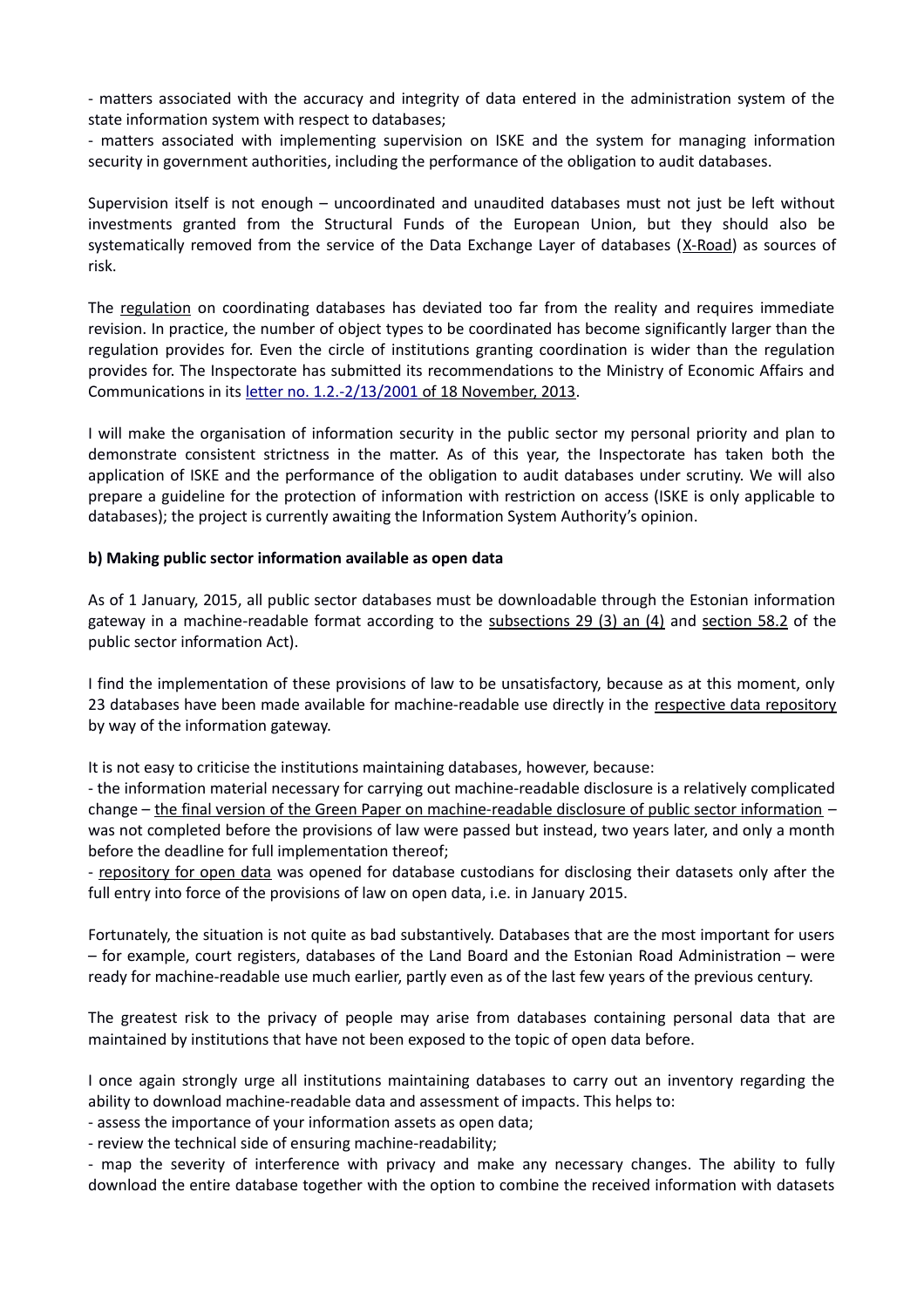from other sources creates a significantly greater opportunity for profiling people than individual inquiries and request for information gave cause to believe.

As such, I ask the managers of all institutions to keep the following in mind: with respect to the public section of an institution's document register, the dataset included in correspondence with private persons must be made impersonal (using initials) before enabling machine-readability.

# **c) Broader implementation of an official e-mail**

I have drawn attention to the unsatisfactory quality of contact information collected in institutions and databases for people in my annual reports for 2008, 2011 and 2013 alike.

The public sector should use the data provided in the population register in their communication with people. Data updates received upon communication with any public institution should also arrive in the public register. Institutions should not collect duplicate contact information.

Unfortunately it is clear that these principles have still not come into force, among others due to the incompatibility between the Population Register Act and procedural laws. In administrative and court proceedings, contact information for natural and legal persons is collected predominantly separately, often going so far as to collect information separately for each case. The result is poor data quality (contact information is a quickly changing type of information) and continuous procedural delays upon delivering documents.

At the same time, the state has created an official e-mail address for all natural and legal persons (....@eesti.ee) and, once logged in, personalised access both to the central information gateway [\(www.eesti.ee\)](http://www.eesti.ee/) and departmental portals.

As I was introducing last year's annual report, I recommended making the official e-mail and electronic delivery a preferred communication channel between the institutions and people. This would allow us to overcome the poor quality of contact information for people available to the public sector. This would also make public administration quicker and cheaper.

Relevant offices were supportive of the suggestion. To implement the suggestion, I called a task force comprising the Ministry of Justice, Ministry of Economic Affairs and Communications, Ministry of Internal Affairs and Information Systems Authority.

The task force discussed what could be done first without amending the laws:

- use the official e-mail address [personal identification code@eesti.ee](mailto:isikukood@eesti.ee) or registry code@eesti.ee to send notices to people;

- the notice for delivering a procedural document contains a respective link;

- in order to open the link, the person must identify themselves by logging in to the respective website (the 'My inbox' service to be created in the Estonian information gateway [www.eesti.ee,](http://www.eesti.ee/) e-Tax Office, e-File or other portal);

- the Administrative Procedure Act requires the person's consent for electronic delivery, but it does not exclude the option of giving a general advance consent. We have therefore drafted a general consent text that conforms to the law but is written using simple language (separately for a natural and legal person);

- the consent is suitable both for people that have not yet set up their official e-mail address and people that have already done so (current terms of use of [www.eesti.ee](http://www.eesti.ee/) do not meet the terms of the consent for electronic delivery required by law);

- by opening the linked document (for that, the person has to identify themselves by logging in), the procedural document is deemed delivered, and opening the document leaves a digital trace;

- to ensure that the registry code-based official e-mail address is not misused, it is permitted to be used only for sending procedural documents. The Information Systems Authority technologically filters the circle of senders.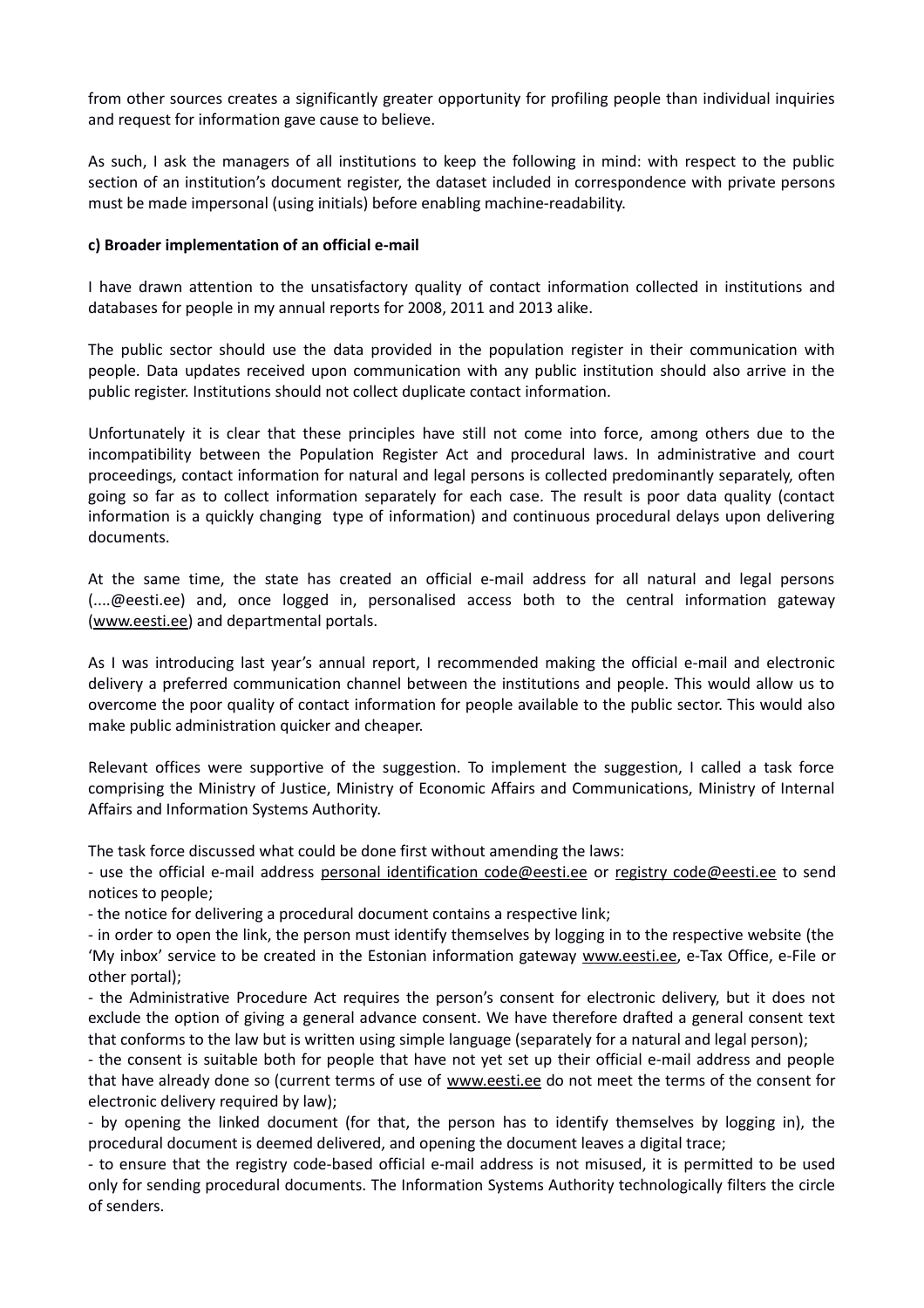Technological preparation is currently underway in the Information Systems Authority. The fact of giving consent by a specific person must be available to the institutions that send notices or procedural documents to the person. The digital trace left by opening the delivered document, provided that the trace is not left in a respective portal (e.g. e-Tax Office), must make its way through the Estonian information gateway to the administration system of the institution that sent the document. We are also hoping for assistance from the Ministry of Internal Affairs and the Ministry of Justice (recognising the fact of setting up an official e-mail by a natural or legal person either in the population or the commercial register).

In order to prevent the institutions from preferring e-mail addresses disclosed separately in the course of paper correspondence or proceedings, it is necessary that the Ministry of Economic Affairs and Communications makes the respective amendments to the document *Common Bases for Management of Records.* It would also be beneficial to revisit provisions of law concerning the procedural law, as there is excessive preference to paper records particularly in misdemeanour procedure.

We must also reach out to both the public at large (so that the official e-mail addresses would be set up) and the civil servants (so that these would be used as a first option).

In the future, we are hoping for the Ministry of Justice to pass amendments to the law that would make communication with the public sector by way of an official e-mail mandatory to at least the companies.

Because everybody has an official e-mail address, this does not require the people to incur any additional expenses. But it will speed up administrative, court and enforcement proceedings and save money on postal fees. This would also enable us to get an overview of the poor data quality of contact information in the hands of the public sector.

I urge the partner institutions participating in the preparatory work to contribute to the project continuously. I urge all institutions to use the project when it comes into effect. I urge all citizens, residents, e-residents and legal persons to set up their official e-mail addresses in order to make communication with the public sector quicker and more convenient.

### **d) Introducing uniform web appeals**

As an outcome of the joint initiative of the Ministry of Economic Affairs and Communications and the Estonian Data Protection Inspectorate, harmonised forms for web appeals developed by the Inspectorate are currently in the implementation stage. This initiative will hopefully have an impact that spans the entire public sector.

According to the original idea, these forms can be used by anyone wishing to address the Inspectorate in order to submit a request for explanation, memorandum, request for information, submit a complaint or challenge. For this, one has to log into the Estonian information gateway and fill in the respective form.

Data fields that can be filled in automatically or in advance have already been completed. Explanations are given for data fields that require free-form answers.

The Estonian information gateway also enables the applicants to see what happens to their appeal (regarding the reception, revision and response to the administrative information appeal).

The Inspectorate does not need to enter information about receiving the web appeal manually – our document management system automatically takes this data from the Estonian information gateway.

Today, both the websites of institutions and the Estonian information gateway provide hundreds of different document forms for appealing to the institutions. Many of these are inconvenient (i.e. in a PDF-format that needs to be printed out in order to fill in).